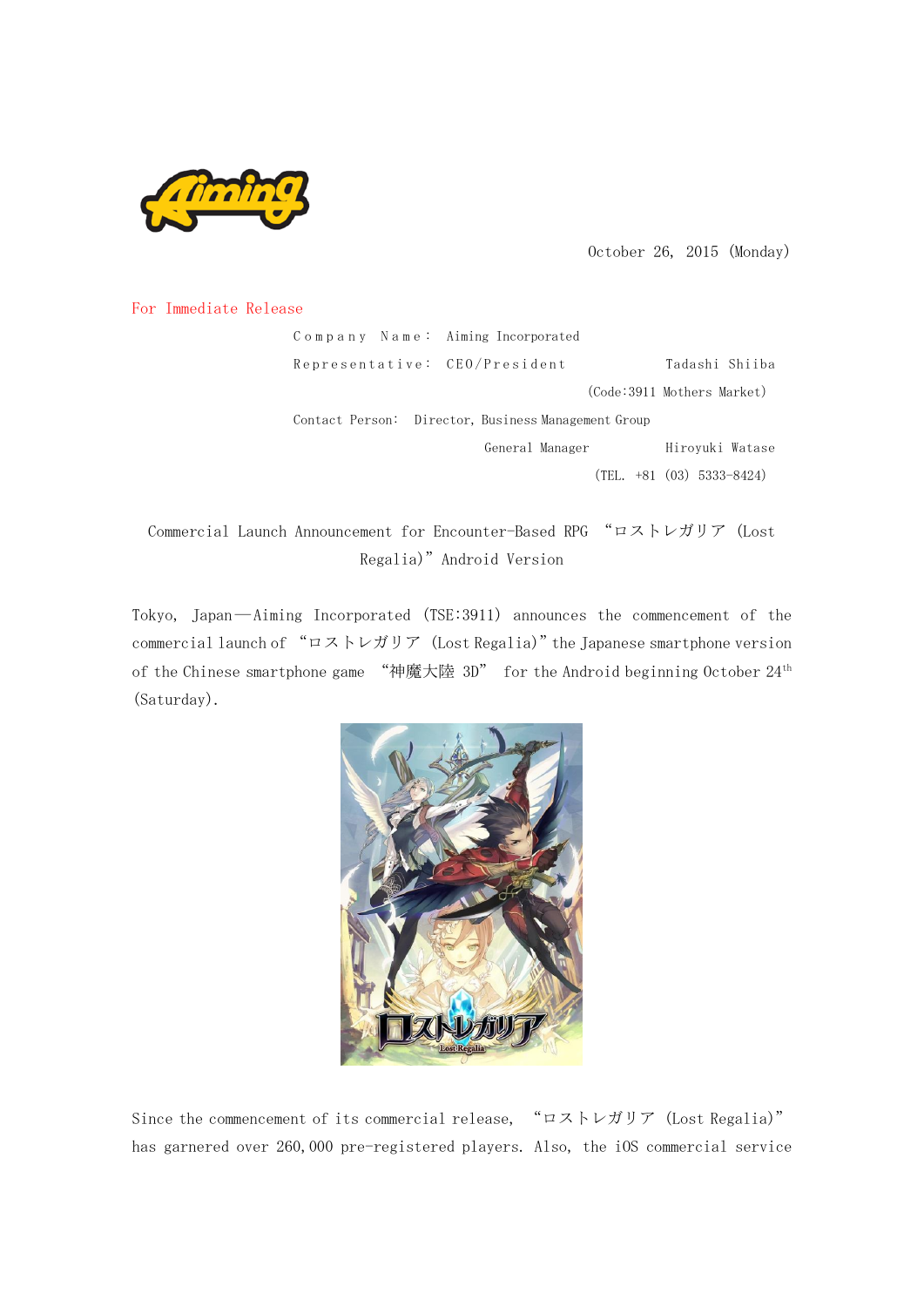began two days ahead of the Android commercial service on October 22nd (Thursday).

With full 3D graphics rivaling console games set in a reverie-like world,"ロスト レガリア (Lost Regalia)" is a fantasy RPG where players can play simultaneously with others in real time. Players can select one of five character classes, assemble a random party of up to 5 players and together journey through numerous quests or take on challenges against powerful enemies. "ロストレガリア (Lost Regalia)"also freely enables its players to choose between playing solo, or play strategically in cooperation with friends.

In addition to its simple controls on the smartphone, a fully-loaded help feature complete with an auto-movement function enables lost adventurers to find their way, and a"Mount Pet", another helpful game feature where players can raise their own pet as a crucial partner for adventuring. From new players to experienced ones, anybody can now enjoy "ロストレガリア (Lost Regalia).

 $<$ Game Overview $>$ Title: ロストレガリア (Lost Regalia) Genre: Fantasy RPG Device/OS: iOS 7.0 or higher (iPhone4S or later)/Android 4.0.3 or higher Start of Service: iOS - October 22, 2015 (Thursday) Android - October 24, 2015 (Saturday) Tentative Pricing: Free-to-play(with options for in-app purchases) Official Website: http://losrega.com/ (Japanese Only) Official Twitter Page: https://twitter.com/losrega\_sp (Japanese Only) Official Twitter Account: @losrega\_sp Official Hashtag: #ロスレガ Download Page (iOS): <https://itunes.apple.com/jp/app/id1011718101> Download Page (Android):

<https://play.google.com/store/apps/details?id=com.aiming.losrega>